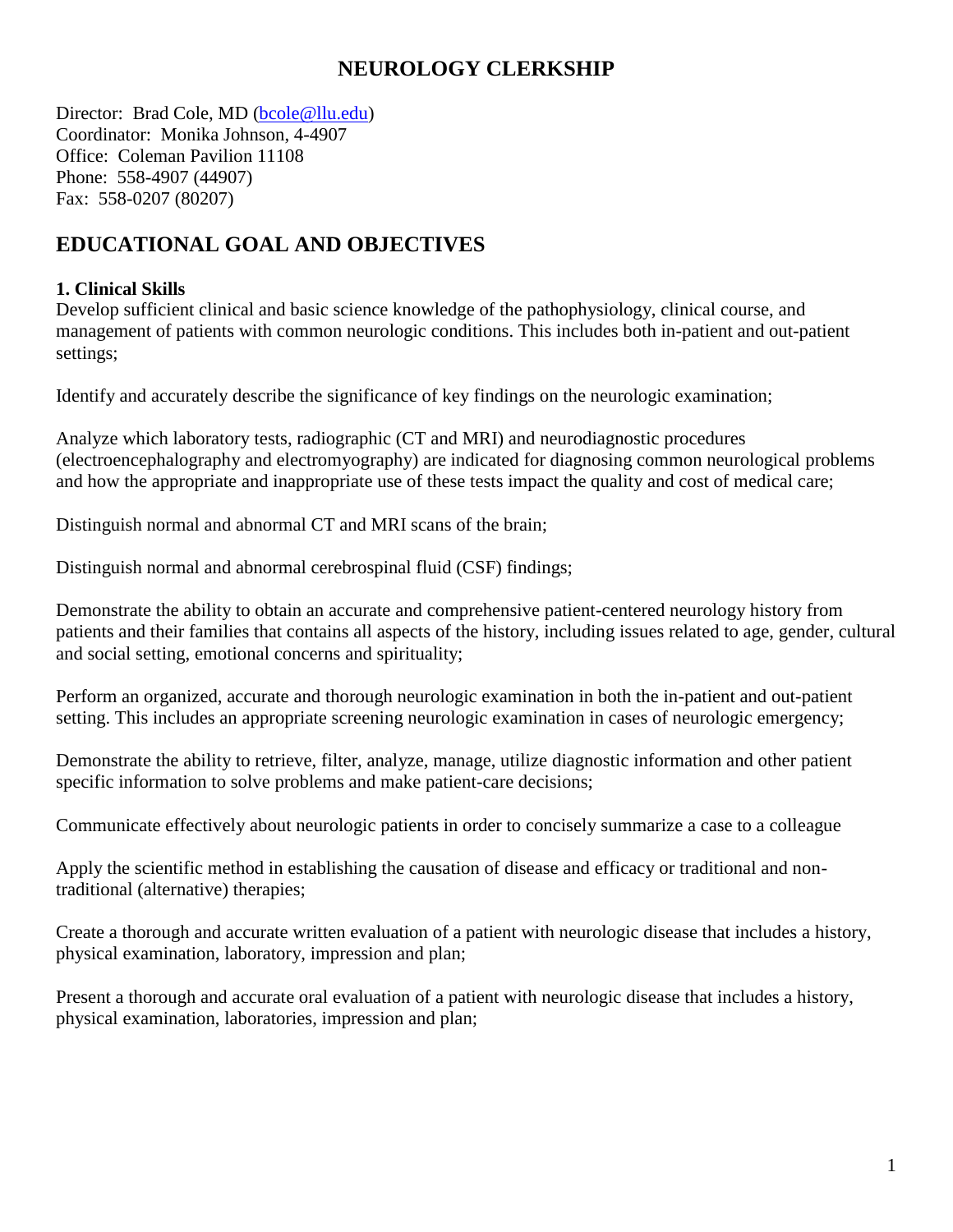### **2. Whole Person Care**

Students will be able to integrate basic science knowledge, clinical skills, values and professional behaviors within the context of providing whole person care for patients;

Demonstrate ability to integrate psycho-social and spiritual care with the physical care of patients;

### **3. Interpersonal and Communication Skills**

Students will develop effective interpersonal and communication skills, including sensitivity to those from diverse backgrounds (e.g., cultural, ethnicity, gender, generational, socioeconomic and religious);

Demonstrate oral, written and technological communication skills necessary for effective interactions with peers, faculty, patients and their families and other health care providers;

Demonstrate the ability to incorporate cultural and religious beliefs and practices when addressing medical problems, concerns and anxieties of patients from diverse cultures and socioeconomic backgrounds, including differing approaches to health, wellness and human suffering;

Demonstrate willingness to serve as a member of the health care team and effectively use the contribution that each member of the team can make to a patient's recovery;

Respect differing values, cultures and beliefs, including diversity in sexual orientation, gender, age, race, ethnicity and spirituality of patients, peers, faculty and other health care providers;

### **4. Medical Professionalism**

Students will develop professionalism in excellence and scholarship, accountability and responsibility and altruistic behaviors;

Demonstrate accountability and responsibility by acknowledging one's limits in knowledge or ability, demonstrating initiative for own learning and responding to feedback appropriately;

## **ASSESSMENT**

Observed neurologic examination Verbal presentation of patients Attendance at lecture and rotation sites Preceptor Progress Report NBME subject examination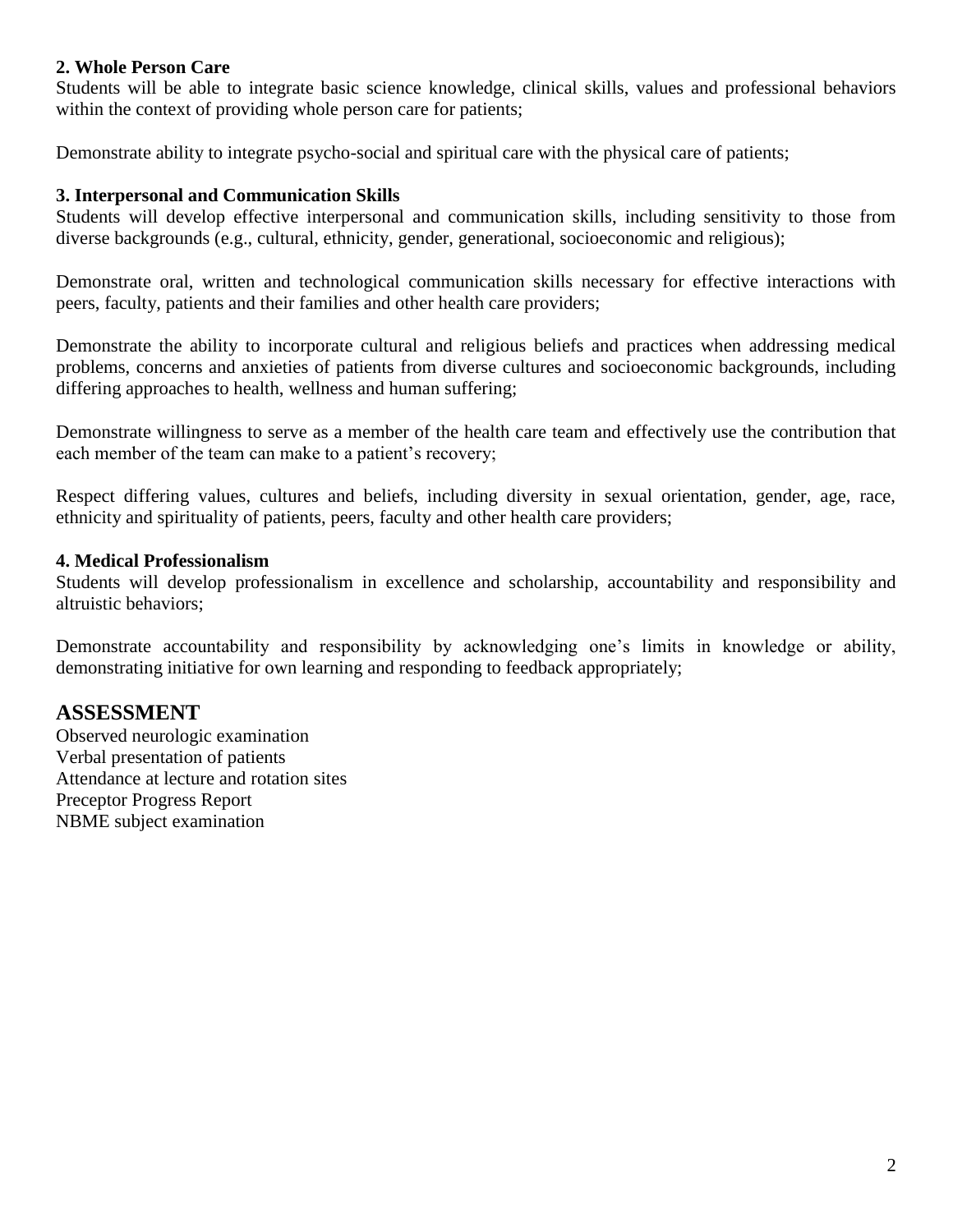# **REQUIREMENTS**

1) You are required to have the following with you throughout the 4 week rotation:

- a) Reflex hammer
- b) Tuning fork
- c) Safety/disposable pins
- d) Pocket Snellen eye chart
- e) ophthalmoscope
- 2) Supervised neurologic examination (best done during inpatient rotation, turn in to Coordinator)
- 3) Oral presentations of patients as required by rounds and clinic
- 4) Perform supervised lumbar puncture, if patient available

### 5) Attendance:

- a) Orientation, first Monday, Centennial Complex, Rm. 2226
- b) Assigned clinics and hospitals
- c) Thursday Lectures see Lecture Schedule for dates
- d) Journal Club you must read the article ahead of time and be prepared to contribute to discussion. (bring your red book to get signed off for Journal Club)
- e) Neurology Grand Rounds, Wednesday 8-9 am, Children's Hospital Rm 1830 (regardless of what subspecialty you are rotating with at the time.
- 6) Evaluations:
	- a) Mid-Rotation Progress Report is to be filled out by either an attending or neurology resident after your first week of inpatient service, regardless if this is at Week 1 or Week 3. (on One45)
	- b) The Preceptor Final Evaluation is to be filled out by an attending or neurology resident after your second week of inpatient service. (on One45)
	- c) Dr. Cole will complete the Clerkship Director Final Evaluation of Student.
	- d) No evaluations are required during Outpatient Rotation.
- 7) Physical Medicine and Rehabilitation exposure & sign-off
- 8) EEG and EMG exposure
- 9) Completion of OSCE **Students rotating at Kettering must return on the weekend after completing 3 full weeks. Students rotating at WMH must return on Tuesday of the 4th week of rotation.**
- 10) Completion of all One45 evaluation.

Students will generally spend two weeks with an acute care neurology service inpatient facility and two weeks in an outpatient neurology clinic. Each site and personnel are reviewed by this program and given a copy of course objectives and requirements.

## **GRADES**

| Clinical skills (Evaluations via supervisor)  | 40%                                       |
|-----------------------------------------------|-------------------------------------------|
| <b>OSCE</b>                                   | 20%                                       |
| <b>NBME</b> Subject Examination               | 40%                                       |
| Attendance                                    | Required                                  |
| <b>PASS</b>                                   | <b>FAIL</b>                               |
| Satisfactory clinical skills evaluation       | Not completing requirements above         |
| Lecture attendance                            | Clinical skills evaluation unsatisfactory |
| Pass final examination – Minimum Score – $65$ | Fail to attend lectures                   |
|                                               | Fail final examination                    |

Note: Students who fail the OSCE examination will receive remediation through Dr. Shankel's office in the School of Medicine.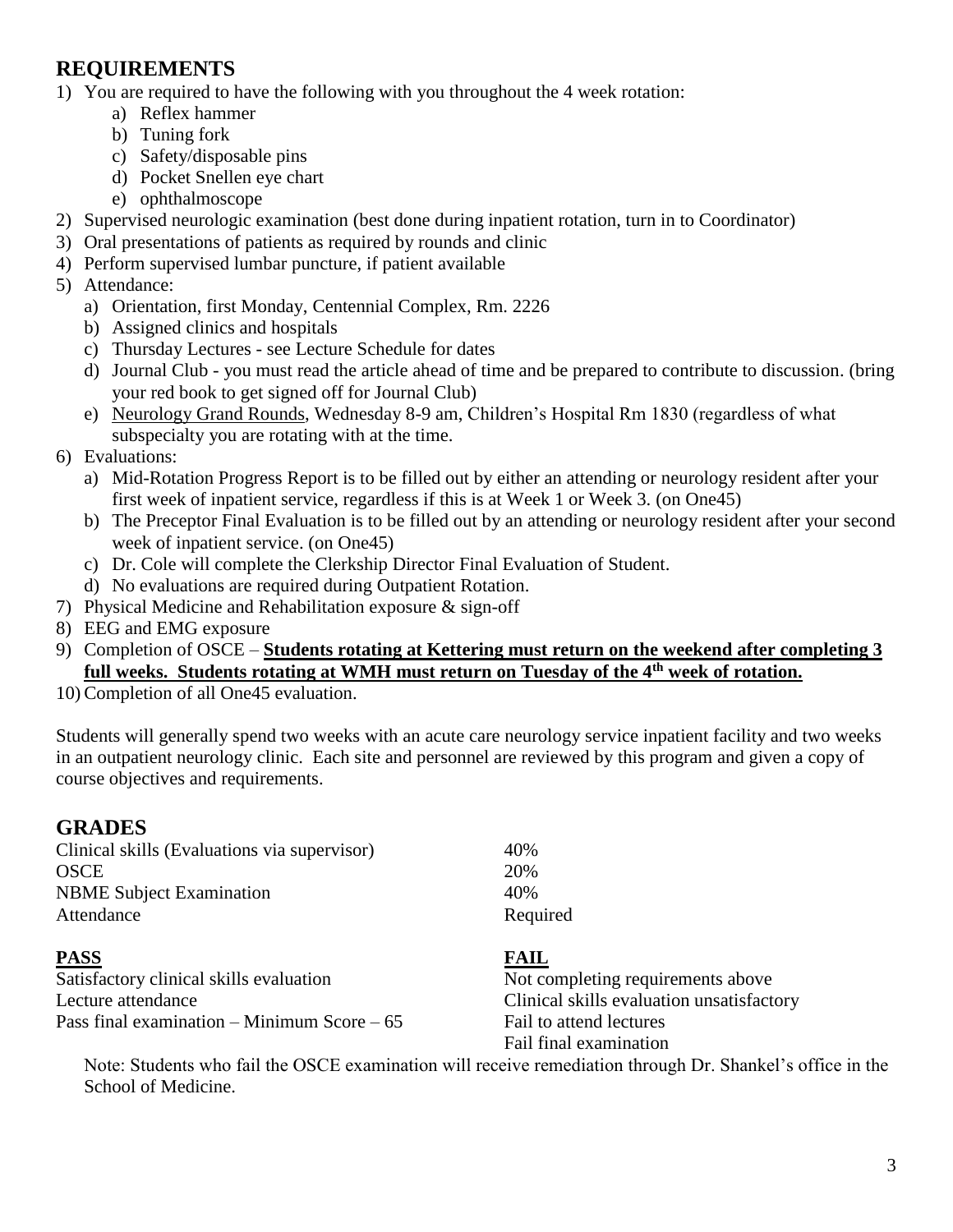### **HONORS**

Students with an overall grade of 88% or higher will receive honors. This is based on the overall evaluation that incorporates clinical skills, subject examination, OSCE performance and professionalism. In previous years, approximately 16% of students achieved an overall percentage of 88 or higher. Students that receive an overall grade of 82% or higher will receive a high pass.

### **IN PROGRESS**

 Not completing requirements above Fail to pass final examination or Clinical skills evaluation with unsatisfactory comments

# **RESOURCES**

[www.Neurologystudent.com](http://www.neurologystudent.com/) is a website that was developed specifically for this clerkship. You should go to the website and click "login". Then click "New Account" and follow the instructions. The course materials from the first and second year neuroscience course area also available as a resource. If you want to access these, use the same passcode ("key") as you did for the 3<sup>rd</sup> year clerkship. I would recommend that you take the pretest at the beginning of the rotation and then follow the on-line course outline beginning with neurology localization and so on. You will need to install the adobe flash player to watch the videos. There are many recorded lectures, handouts, and patient video clips that are included. I would strongly encourage you to utilize this resource in preparation for the subject examination.

Recommended textbooks:

Clinical Neurology, 6<sup>th</sup> edition. Lange Series, Aminoff, Greenberg, Simon.

Adams and Victor's Principles of Neurology, 8<sup>th</sup> edition.

Neurological Examination Made Easy, G. Fuller, is a great physical exam book.

Didactics cannot cover all areas and we can provide the fundamentals and concepts of neurology, but you must study to enhance your learning.

## **QUESTIONS THAT FREQUENTLY COME UP**

- a) Days off are not allowed. There are only extreme/rare situations where exceptions are made (death of a family member, etc.). Please do not request days off to attend a family member's birthday party, anniversary, etc. Absences are approved by the Clerkship Coordinator or Clerkship Director only and must be approved prior to being taken.
- b) Time off before the final exam. The Neurology Clerkship does not grant time off before the exam to study. You are expected to be at your assigned rotation location Monday through Thursday the week of the exam
- c) Sick: You must contact Monika in the Neurology office at 558-4907 and leave a message for each day you are sick or you will be absent without permission. Two or more days sick require a visit to student health and a note from the doctor.
- d) Missing more than 1 week of the rotation for any reason will require the rotation be repeated as per SOM policy
- e) School of Medicine policy states that you are not allowed to complete work for other rotations during the rotation that you are on.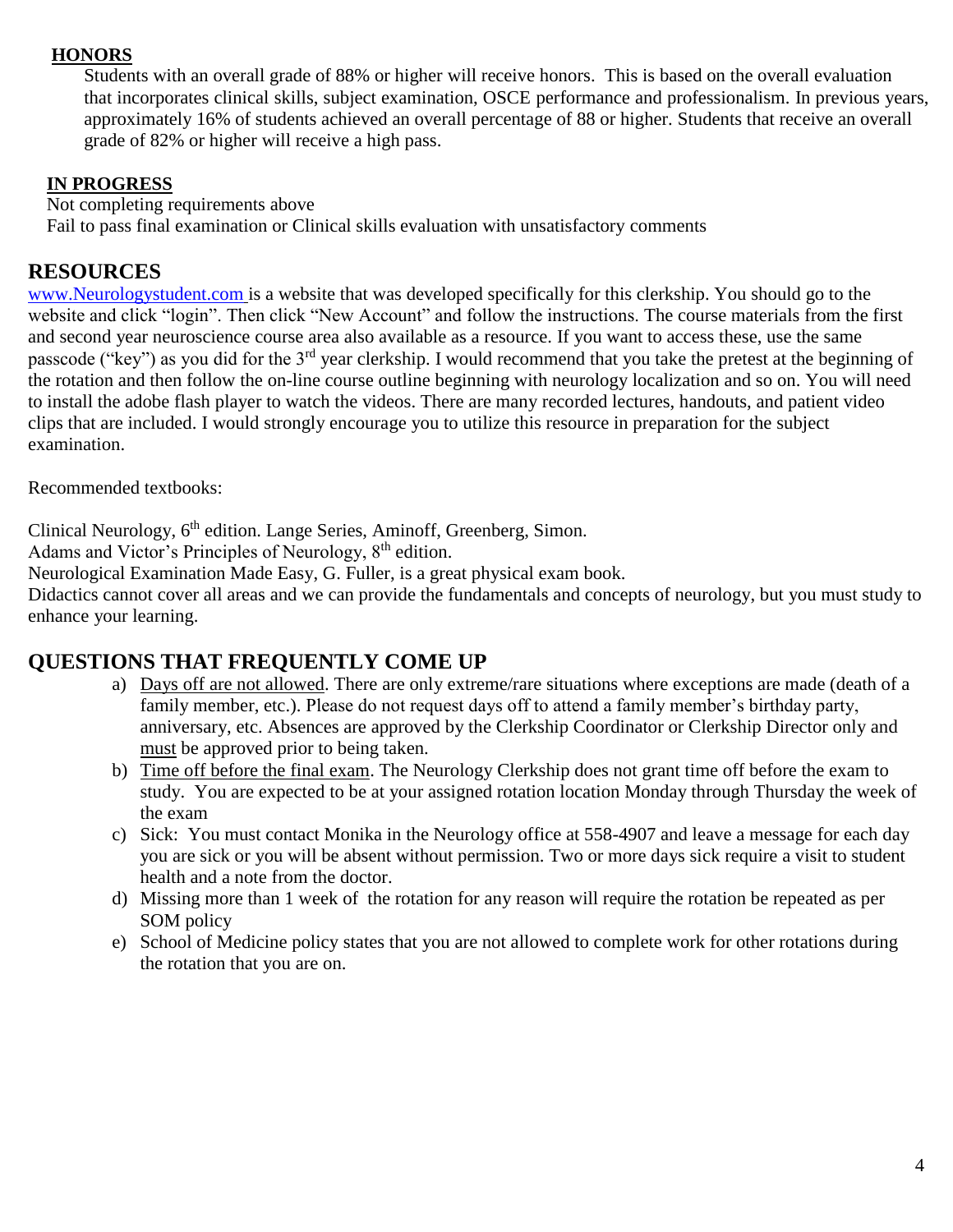# **STUDENT WORK HOUR GUIDELINES AND CALL**

The medical needs of patients and the professional responsibilities of student physicians cannot begin or end at arbitrarily defined hours. Having said that, here are some general guidelines about work hours:

- a) The maximum workweek is 80 hours/week averaged over the four-week rotation with in-house call duty scheduled no more frequently than every third night. These hours include time required to care for patients, and time to participate in the organized teaching activities. Study time outside the hospital is not included in this.
- b) Students will not be on call after midnight the night before the National Board Subject Examination.
- c) Students on the ward services at LLUMC and at the VA are expected to take one weekend overnight call and then to participate in morning rounds. This is to be done while staying within the listed work hours guidelines. The specifics of this call schedule should be worked out with the neurology resident on service. This is home call and you are not required to stay in the hospital overnight.
- d) A maximum of 24 hours of continuous duty in the hospital is permitted. No additional clinical responsibilities can be assigned after 24 hours of continuous in-house duty.
- e) Work with your senior resident for weekend assignments, when on the inpatient service. Students are required to be present each weekday until dismissed by the senior resident or attending.
- f) Clinical duties end with the final test unless needing to complete missed time or responsibilities.

# **PROFESSIONALISM**

Patients view you as a physician; you are learning not only medical information, but how to treat people. You are expected to be prompt, dress and act professionally. This also includes no ringing cell phones or answering phones during patient care, and no talking during patient presentations. Be cautious about how you talk to patients; think about how you would want to be cared for or how others care for your family. Effective communication is vital to patient care. Be active, ask questions, take initiative and expect teaching in return.

# **CLINIC**

When assigned to Loma Linda adult neurology clinics, you do not have a particular attending assignment. Mary Jewell is your contact person at the FMO clinic, but if she is not available ask any resident, attending, or medical assistant to help you find out which attending/resident/NP are in clinic that day, or maybe which subspecialty clinic you are interested in being involved with. Initiative will greatly enhance your learning experience.

# **PM&R**

The SOM requires PMR exposure during medical school and that has been assigned via the neurology rotation. The Neurology Rotation Schedule shows the days assigned to do clinical work with the PM&R department. You are also required to attend PMR didactics; do this on the Wednesday of the week you are assigned clinical work, even if the clinical assignment is not on Wednesday. Location and time is listed on Rotation Location List (below).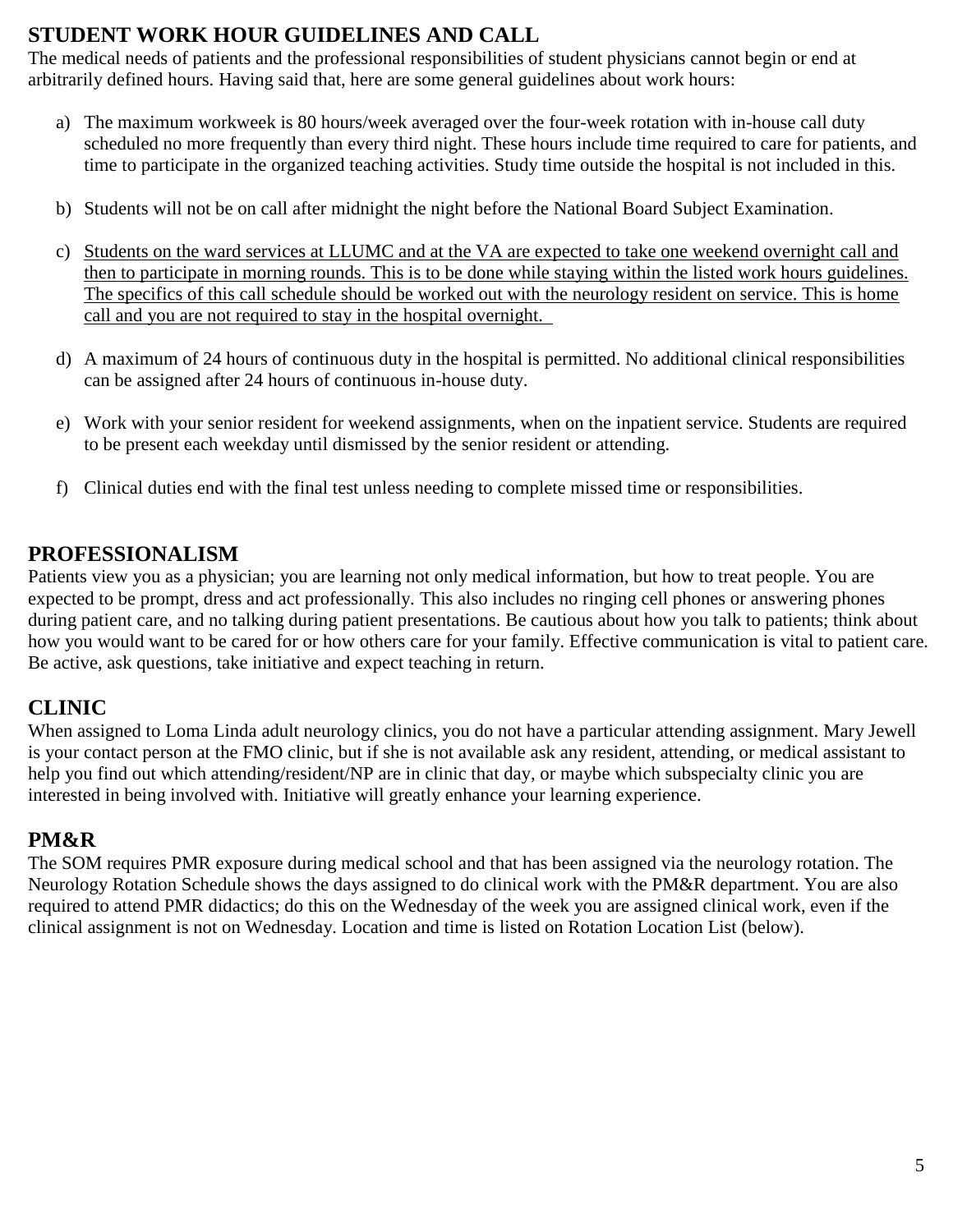# **CLINICAL NEUROPHYSIOLOGY**

Exposure to EEG and EMG occurs during a day of outpatient neurology clinic. For EEG, you will go to the EEG lab (MC-Lobby Level, next to the GI Lab) technician workroom and inquire on when the next EEG is scheduled for you to observe.

To observe an EMG, call the EMG technicians (Liz 2-4104, Lydia 2-4103) to inquire on the times of EMGs scheduled for that day to observe. This will be more meaningful if you first read about EEG and EMG. EEG and EMG introduction discussions are in the Lange Clinical Neurology and UpToDate or Emedicine.

During your PM&R and Clinical Neurophysiology days you are excused from clinic assignments and it is advised to use your free time to study.

On EEG/EMG days: each student needs to observe at least one EMG and EEG and read about that testing. It will be far more educational, if you read initially and then observe the study. Have the technician or physician sign your sheet that you were present. For EEG you can present to the EEG technician room and ask when the next study will be done and EMG's are scheduled, so inquire there as well to see when the next is and which residents/attendings are involved.

| EEG                          | EMG                  |
|------------------------------|----------------------|
| LLUMC Lobby level, Room 1432 | <b>FMO, B-100</b>    |
| (next to the GI lab)         | Ext 2-4104 or 2-4103 |

## **ADDITIONAL EDUCATIONAL ITEMS:**

Up To Date introductory discussion: From VIP page click on Reference then LLU Library Databases Click on UpToDate Online and search for clinical neurophysiology and read the information OR

Emedicine introductory discussions: [www.emedicine.com](http://www.emedicine.com/)

Under Neurology: Electromyography and Nerve Conduction Studies

1. EMG evaluation of the motor unit

### **Package should include:**

- 1. Neurology Rotation Schedule
- 2. Objectives, grading
- 3. Rotation locations
- 4. Neurologic Examination Grading Sheet
- 5. Predetermined Patient List
- 6. Lecture schedule
- 7. Journal Club Article
- 8. Additional information for outside rotations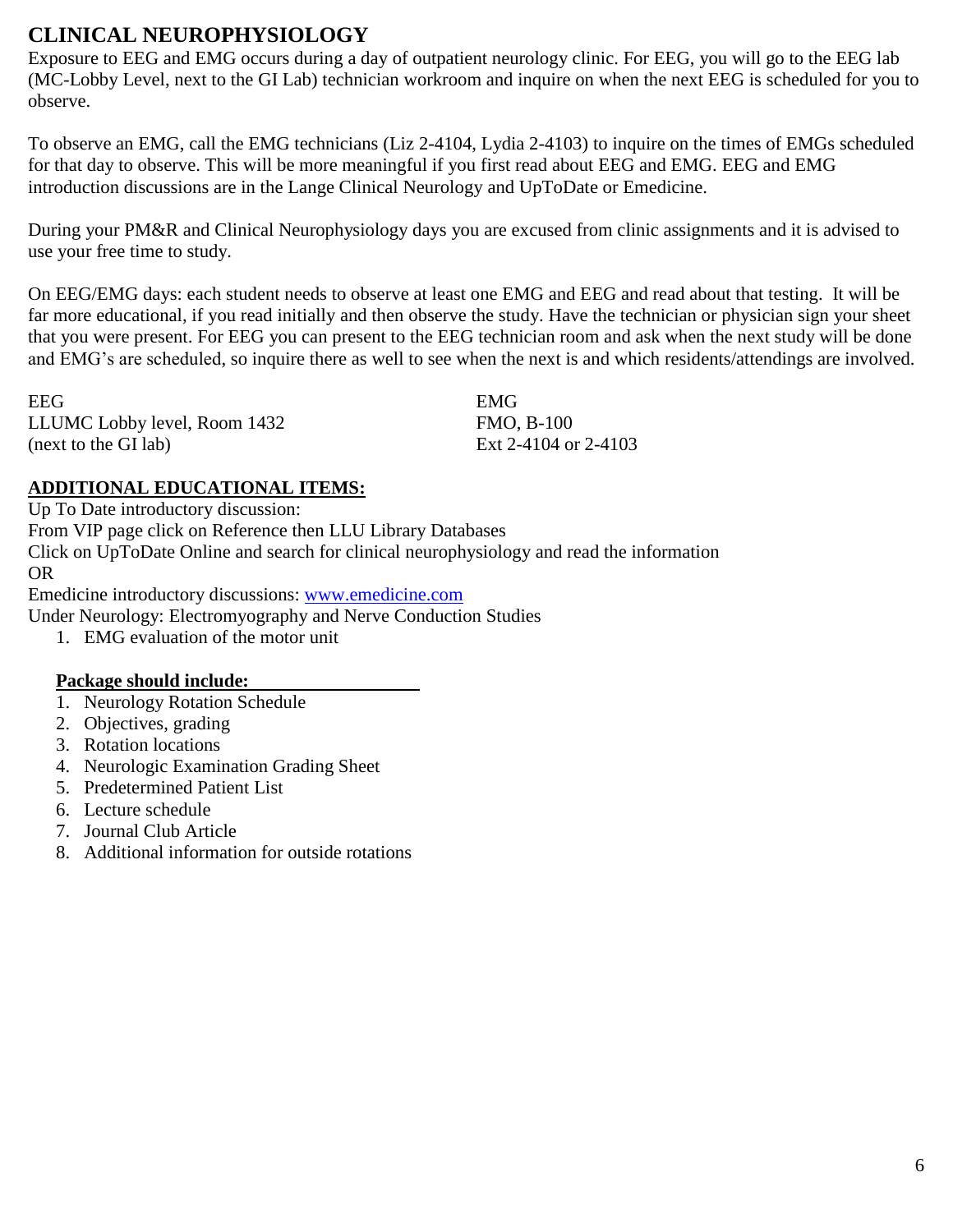### **Rotation Location List**

**Orientation – date and times are listed on your lecture schedule. Lectures take place in the Neurology Conference Room, CP-11110 unless otherwise noted. Please consult your lecture schedule to avoid the wrong date and time!** 

| <b>LLU</b> Ward<br>8am – meet for morning report in CP-11110 |                                         | FMO Clinic - Faculty Medical Offices - Ste B-100,                 |                                                              |                    |                                                                |
|--------------------------------------------------------------|-----------------------------------------|-------------------------------------------------------------------|--------------------------------------------------------------|--------------------|----------------------------------------------------------------|
|                                                              |                                         |                                                                   | contact Mary Jewel, @ 558-2833/ext 22833 to get assigned to  |                    |                                                                |
|                                                              |                                         |                                                                   | an attending.                                                |                    |                                                                |
| Mon                                                          | 8:00am                                  | Rounds, Unit 6200<br>Conference Room                              | Mon                                                          | 8:00am             | Student/Resident Clinic                                        |
| Tue                                                          | 8:00am                                  | Rounds                                                            | Tue                                                          | 8:00am             | Clinic                                                         |
| Wed                                                          | 8:00am<br>9.00am                        | Grand Rounds, CH Rm 1830<br>Rounds                                | Wed                                                          | 8:00am<br>9.00am   | Grand Rounds, CH Rm 1830;<br>Clinic                            |
| <b>Thurs</b>                                                 | 8:00am                                  | Rounds<br>PM lectures, if scheduled.                              | Thur                                                         | 8:00 am            | Clinic<br>PM lectures, if scheduled.                           |
| Fri                                                          | 8:00am                                  | Rounds                                                            | Fri                                                          | 8:00am             | Clinic - till close                                            |
| Sat & Sun                                                    |                                         | as assigned by senior resident                                    | Sat & Sun                                                    | N/A                | N/A                                                            |
|                                                              | VA Ward On first day call the resident: | Dr. Dastjerdi/9376 or mdastjerdy@my2way.com                       | <b>VA Clinic</b>                                             |                    |                                                                |
| Mon                                                          | 9:00am                                  | Rounds, 2SW Neurology                                             | Mon                                                          | 9:00am             | Dr. Patel (3NE), or                                            |
|                                                              |                                         | Conference Room                                                   |                                                              |                    | Dr. Cole 2SW (Rm 2A-47)                                        |
|                                                              |                                         |                                                                   |                                                              | $1:00$ pm          | Dr. Cole 2 SW (Rm 2A-47)                                       |
| Tue                                                          | 9:00am.                                 | Rounds                                                            | Tue                                                          | 9:00am             | Drs. D Cole or Patel                                           |
|                                                              |                                         |                                                                   |                                                              |                    | 3 NE Neurology Clinic                                          |
|                                                              |                                         |                                                                   |                                                              | $1:00$ pm          | Dr. D. Cole 3NE                                                |
| Wed                                                          | 8:00am                                  | Grand Rounds, CH Rm 1830                                          | Wed                                                          | 8:00am             | Grand Rounds, CH Rm1830                                        |
|                                                              | 9:30am                                  | Rounds                                                            |                                                              | 9:30am             | Dr. Cole (2SW, Rm 2A-47)                                       |
|                                                              |                                         |                                                                   |                                                              |                    | sometimes Patel, Rm 3NE                                        |
|                                                              |                                         |                                                                   |                                                              | 1:30 <sub>pm</sub> | <b>Residents Clinic</b>                                        |
| <b>Thurs</b>                                                 | 9:00am                                  | Rounds                                                            | <b>Thurs</b>                                                 | 8:00am             | Dr. Byun (3NE)                                                 |
|                                                              |                                         | PM lectures, if scheduled                                         |                                                              | 1:00 <sub>pm</sub> | PM lectures                                                    |
|                                                              |                                         |                                                                   |                                                              |                    |                                                                |
| Fri                                                          | 9:00am                                  | Rounds                                                            | Fri                                                          | 8:30am             |                                                                |
|                                                              |                                         |                                                                   |                                                              |                    | Dr. D Cole, 3 NE or 2SW,<br>$(Rm 2A-47)$                       |
| Sat & Sun                                                    |                                         | as assigned by senior resident                                    | Sat & Sun                                                    | N/A                | N/A                                                            |
| <b>Peds Inpatient</b>                                        |                                         |                                                                   | <b>Peds Neurology Clinic</b>                                 |                    |                                                                |
|                                                              |                                         | Please email Dr. Stan Shu the week before beginning the           |                                                              |                    | Please email Dr. Stan Shu the week before beginning the        |
|                                                              |                                         | rotation at <b>sshu@llu.edu.</b> Contact Ann Elliott, ext. 4-2212 |                                                              |                    | <b>rotation at sshu@llu.edu.</b> Pediatric Neuroscience Clinic |
|                                                              |                                         |                                                                   | Offices, Location: 2195 Club Center Dr (off Caroline St) San |                    |                                                                |
|                                                              |                                         |                                                                   | Bernardino                                                   |                    |                                                                |
| Mon                                                          | 8:00am                                  | morning report.                                                   | Mon                                                          | 8:30am             | Clinic                                                         |
|                                                              | 9:00am                                  | rounds.                                                           |                                                              |                    |                                                                |
| Tue                                                          | 8:00am                                  | morning report.                                                   | Tues                                                         | 8:30am             | Clinic                                                         |
|                                                              | 9:00am                                  | rounds                                                            |                                                              |                    |                                                                |
| Wed                                                          | 8:00am                                  | Grand Rounds, CH Rm 1830                                          | Wed                                                          | 8:00am             | Grand Rounds, CH Rm 1830                                       |
|                                                              | 9.00am                                  | Rounds                                                            |                                                              | 9.00am             | Clinic.                                                        |
| <b>Thurs</b>                                                 | 8:00am                                  | morning report                                                    | <b>Thurs</b>                                                 | 8:30am             | Clinic, PM lectures, if                                        |
|                                                              | 9:00am                                  | rounds. PM lectures, if                                           |                                                              |                    | scheduled.                                                     |
| Fri                                                          | 8:00am                                  | morning report.                                                   | Fri                                                          | 8:00am             | Peds Grand Rounds, 1 <sup>st</sup> , 3 <sup>rd</sup> &         |
|                                                              | 9:00am                                  | rounds                                                            |                                                              |                    | 4 <sup>th</sup> Fri of month, Children                         |
|                                                              |                                         |                                                                   |                                                              |                    | Hosp. Conf Rm. 1830/1832                                       |
|                                                              |                                         |                                                                   |                                                              | 9:00am             | Clinic 4285                                                    |
| Sat & Sun                                                    | N/A                                     | as assigned by PedsNeuro<br>resident                              | Sat & Sun                                                    | N/A                | N/A                                                            |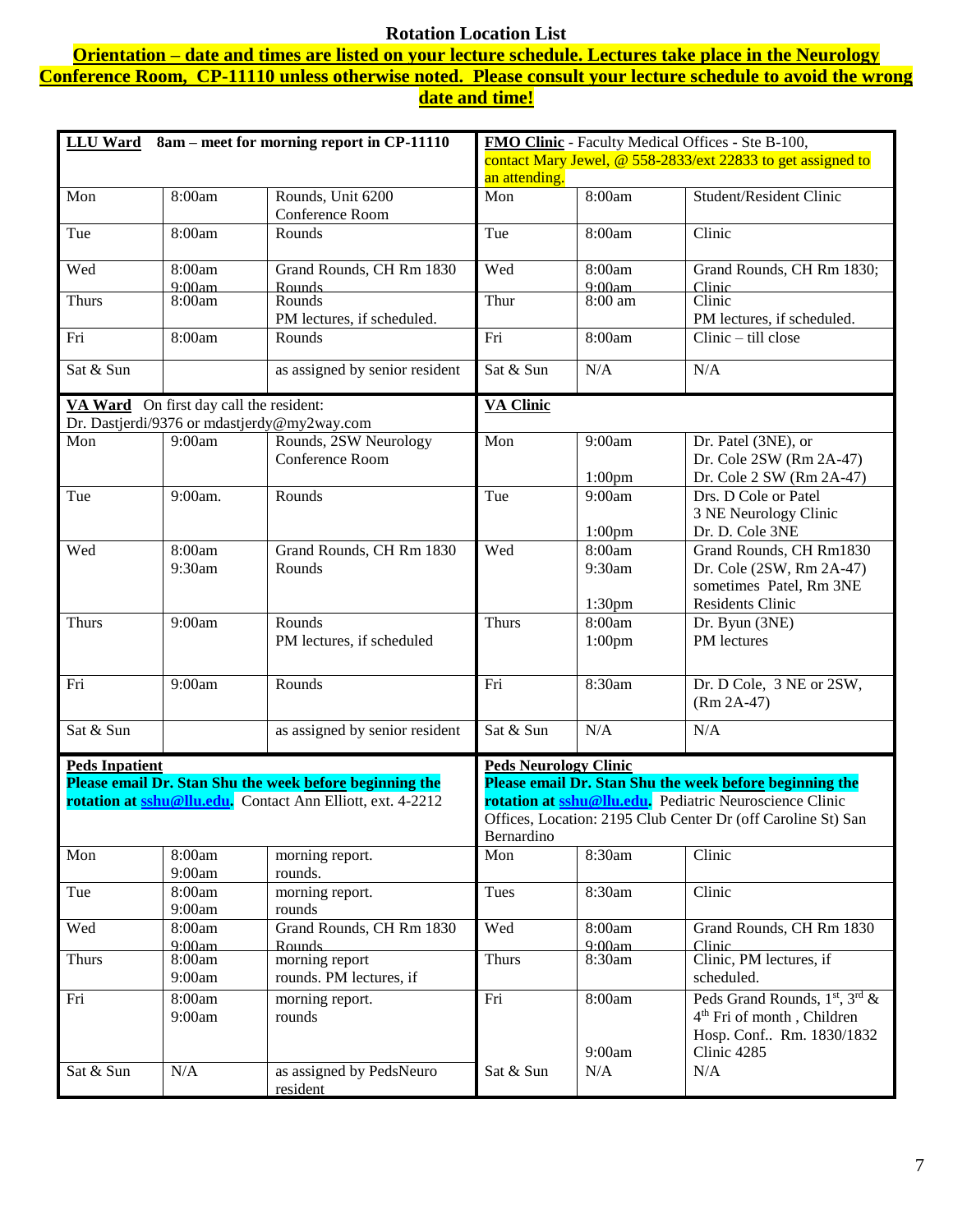| <b>Neurosurgery Inpatient</b>                                                                                                                                                                                                                                                                                                              |                            | <b>Neurosurgery Clinic</b>                                                                                                                                                                                                                                                                                                                                                        |                |                                                   |                                                                                                                    |
|--------------------------------------------------------------------------------------------------------------------------------------------------------------------------------------------------------------------------------------------------------------------------------------------------------------------------------------------|----------------------------|-----------------------------------------------------------------------------------------------------------------------------------------------------------------------------------------------------------------------------------------------------------------------------------------------------------------------------------------------------------------------------------|----------------|---------------------------------------------------|--------------------------------------------------------------------------------------------------------------------|
| $\overline{\text{Mon}}$                                                                                                                                                                                                                                                                                                                    | 7:000am                    | Meet Dr Asgarzadie at E.C.S.H Lobby<br>fazgarzadie@my2way.com                                                                                                                                                                                                                                                                                                                     | Monday         | 8:30am                                            | Prof Plaza, A108Zouros/Sadanand all<br>day.                                                                        |
| Tue                                                                                                                                                                                                                                                                                                                                        | 5:30am                     | Resident Library MC 2574                                                                                                                                                                                                                                                                                                                                                          | Tue            | 8:30am                                            | Prof Plaza, A108 Hsu every Tues all day;<br>Asgarzadie every other Tues<br>am.                                     |
| Wed                                                                                                                                                                                                                                                                                                                                        | 5:30am<br>8:00am<br>9:00am | Resident LibraryMC 2574<br>Grand Rounds, CH Rm 1830<br>Neurosurgery Didactic Conf)                                                                                                                                                                                                                                                                                                | Wed.           | 8:00am 9:00am<br>3:00 <sub>pm</sub><br>10:00-4:00 | Grand Rounds, CH Rm 1830<br>Neurosurgery Didactic Conf, Faculty<br>Topic Review Rm 2587<br>Pro Plaza A-108 Colohan |
| Thur                                                                                                                                                                                                                                                                                                                                       | 5:30am                     | Resident Library MC 2574<br>- Check schedule with chief resident.<br><b>PM</b><br>lectures, if scheduled.                                                                                                                                                                                                                                                                         | Thur           |                                                   | Operating Room - Check schedule with<br>chief resident<br>PM lectures, if scheduled                                |
| Fri                                                                                                                                                                                                                                                                                                                                        | 5:30am                     | Resident Library MC 2574                                                                                                                                                                                                                                                                                                                                                          | Fri            | 8:30 am                                           | Prof Plaza, A108, Hsu<br>Sadanand (Ped Neurosurgery)                                                               |
| Sat & Sun                                                                                                                                                                                                                                                                                                                                  |                            | as assigned by Neurosurg. Resident                                                                                                                                                                                                                                                                                                                                                | Sat $&$<br>Sun | N/A                                               | N/A                                                                                                                |
| <b>Beaver Clinic</b><br>Please see "Beaver Rotation Information Letter"<br>If you have any questions, please call contact person listed in letter.<br>Preceptors: Dr. Robert Klein & Dr. Yujian Guo.<br>7000 Boulder Ave, Highland.<br>It is imperative that you complete all application requirements<br>prior to starting your rotation. |                            | <b>Kaiser</b><br>Please see "Kaiser Rotation Information Letter"<br>If you have any questions, please call contact person listed the letter.<br>Preceptors: Dr. I. Isaac (Rm 4H) or Dr. S. Higuchi (Rm 4F)<br>10800 Magnolia Ave. Riverside, CA 92505, Medical Office Bldg<br>It is imperative that you complete all application requirements prior<br>to starting your rotation. |                |                                                   |                                                                                                                    |
| Mon                                                                                                                                                                                                                                                                                                                                        | 8:00am                     | Clinic                                                                                                                                                                                                                                                                                                                                                                            | Mon            | 8:00am                                            | Clinic - Dr. Higuchi                                                                                               |
| Tue                                                                                                                                                                                                                                                                                                                                        | 8:00am                     | Clinic.                                                                                                                                                                                                                                                                                                                                                                           | Tue            | 8:00am                                            | Dr. Higuchi & Dr. Isaac<br>$Clinic - 1$ student each                                                               |
| Wed                                                                                                                                                                                                                                                                                                                                        | 8:00am<br>9:30am           | Grand Rounds, CH Rm 1830<br>Clinic                                                                                                                                                                                                                                                                                                                                                | Wed            | 8:00am<br>9:30am                                  | Grand Rounds, CH Rm 1830<br>Dr. Higuchi & Dr. Isaac<br>$Clinic - 1$ student each                                   |
| Thurs                                                                                                                                                                                                                                                                                                                                      | 8:00am                     | Clinic.<br>PM lectures, if scheduled.                                                                                                                                                                                                                                                                                                                                             | Thur           | 8:00am                                            | Dr. Higuchi & Dr. Isaac<br>$Clinic - 1$ student each<br>PM lectures, if scheduled                                  |
| Fri                                                                                                                                                                                                                                                                                                                                        | 8:00am                     | Clinic.                                                                                                                                                                                                                                                                                                                                                                           | Fri            | 8:00am                                            | Dr. Higuchi & Dr. Isaac<br>$Clinic - 1$ student each                                                               |
| Sat&Sun                                                                                                                                                                                                                                                                                                                                    |                            |                                                                                                                                                                                                                                                                                                                                                                                   | Sat&Sun        | N/A                                               | N/A                                                                                                                |
|                                                                                                                                                                                                                                                                                                                                            |                            |                                                                                                                                                                                                                                                                                                                                                                                   |                |                                                   |                                                                                                                    |

#### **PM&R**

Please page the doctor you are assigned to 1 day prior to starting your PM&R rotation to find out where and when to meet. See the rotation schedule for the name & pager # for the doctor you are assigned to.

**Monday 7:00am:** Lecture Series, Journal Club, Bladder Rounds – Outpatient Rehab Center, Rm. 129. Not scheduled for all Mondays - check with the resident you have been assigned to.

**Wednesdays 12-2pm:** Didactic lecture – Outpatient Rehab Center, Rm. 129. You must attend this lecture during the week you are scheduled for PM&R, regardless of the day of the week you rotated with PM&R (i.e. If you are scheduled for Monday and Tuesday, you still have to attend lecture on Wednesday.) For questions, please contact JJ Macias at ext. 66202.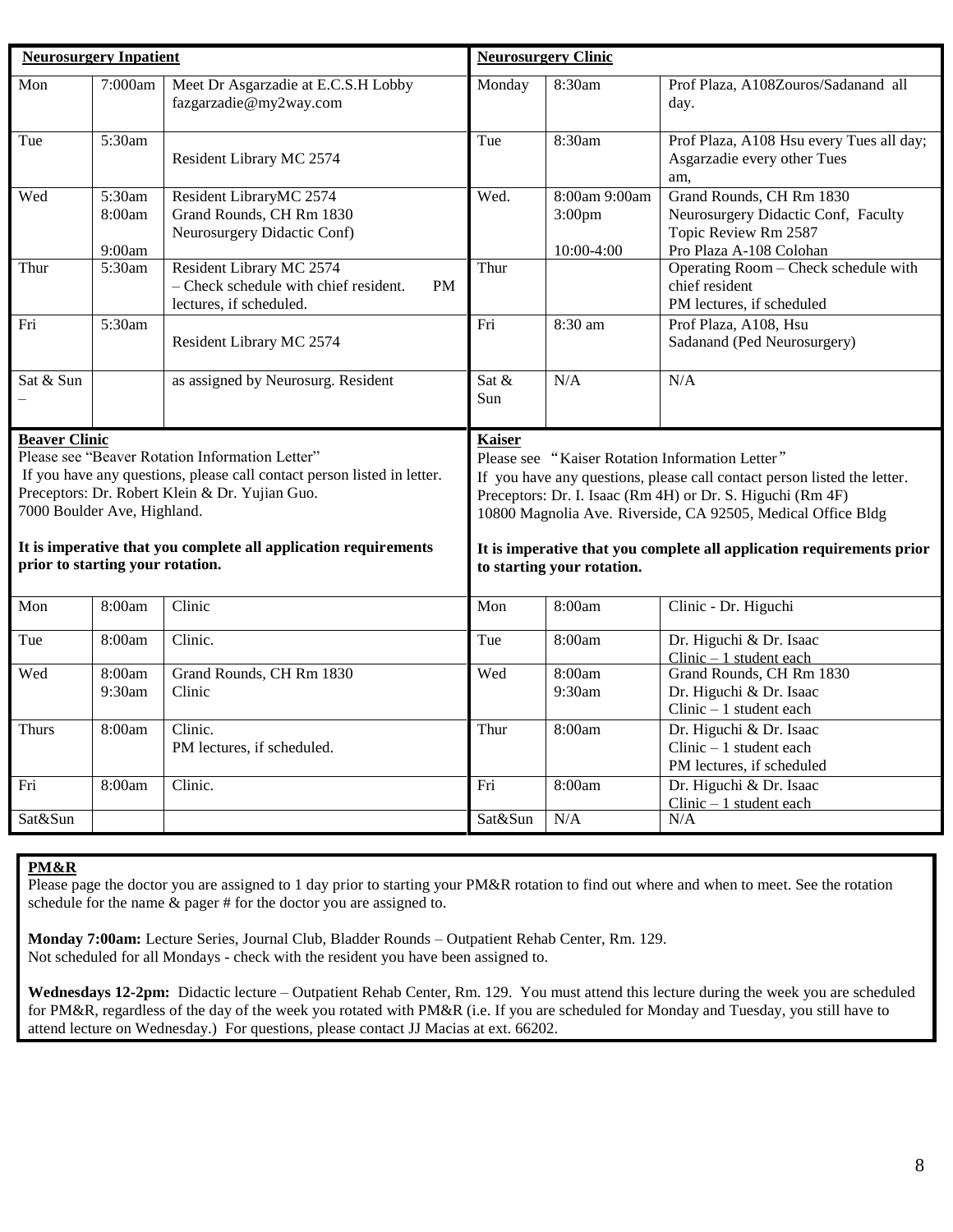| If you have requested to rotate at WMH, please be sure to<br>If you have requested to rotate at Kettering, please be sure to contact<br>Julie Dicken, Student Coordinator at Kettering, to complete any<br>contact<br>requirements they may have. You are required to complete the<br>Patricia Sandoval, Student Coordinator at WMH, to complete<br>Neurologic Evaluation Grading Sheet and the Patient List.<br>any requirements they may have. You are required to<br>complete the Neurologic Evaluation Grading Sheet and the<br>Patient List.<br>Neurology Lectures on Thursdays: you are expected to attend via |  |
|----------------------------------------------------------------------------------------------------------------------------------------------------------------------------------------------------------------------------------------------------------------------------------------------------------------------------------------------------------------------------------------------------------------------------------------------------------------------------------------------------------------------------------------------------------------------------------------------------------------------|--|
|                                                                                                                                                                                                                                                                                                                                                                                                                                                                                                                                                                                                                      |  |
|                                                                                                                                                                                                                                                                                                                                                                                                                                                                                                                                                                                                                      |  |
|                                                                                                                                                                                                                                                                                                                                                                                                                                                                                                                                                                                                                      |  |
|                                                                                                                                                                                                                                                                                                                                                                                                                                                                                                                                                                                                                      |  |
|                                                                                                                                                                                                                                                                                                                                                                                                                                                                                                                                                                                                                      |  |
|                                                                                                                                                                                                                                                                                                                                                                                                                                                                                                                                                                                                                      |  |
| videoconferencing                                                                                                                                                                                                                                                                                                                                                                                                                                                                                                                                                                                                    |  |
| Neurology Lectures on Thursdays: you are expected to                                                                                                                                                                                                                                                                                                                                                                                                                                                                                                                                                                 |  |
| attend via videoconferencing<br>Julie Dicken                                                                                                                                                                                                                                                                                                                                                                                                                                                                                                                                                                         |  |
| <b>Kettering Medical Center</b>                                                                                                                                                                                                                                                                                                                                                                                                                                                                                                                                                                                      |  |
| <b>Residency Coordinator</b><br>Patricia Sandoval                                                                                                                                                                                                                                                                                                                                                                                                                                                                                                                                                                    |  |
| Internal Medicine/Transitional Year<br>Medical Student Coordinator/MITHS Assistant                                                                                                                                                                                                                                                                                                                                                                                                                                                                                                                                   |  |
| <b>Residency Programs</b><br>Loma Linda University School of Medicine Deans Office                                                                                                                                                                                                                                                                                                                                                                                                                                                                                                                                   |  |
| White Memorial Medical Center<br>Julie.dicken@khnetwork.org                                                                                                                                                                                                                                                                                                                                                                                                                                                                                                                                                          |  |
| P: 937-395-8063<br><b>Medical Education Department</b>                                                                                                                                                                                                                                                                                                                                                                                                                                                                                                                                                               |  |
| 1720 Cesar E. Chavez Avenue<br>F: 937-395-8399                                                                                                                                                                                                                                                                                                                                                                                                                                                                                                                                                                       |  |
| Los Angeles, CA 90033                                                                                                                                                                                                                                                                                                                                                                                                                                                                                                                                                                                                |  |
| sandovP1@ah.org                                                                                                                                                                                                                                                                                                                                                                                                                                                                                                                                                                                                      |  |
| Office: 323-881-8840                                                                                                                                                                                                                                                                                                                                                                                                                                                                                                                                                                                                 |  |
| Fax: 323-881-8601                                                                                                                                                                                                                                                                                                                                                                                                                                                                                                                                                                                                    |  |
|                                                                                                                                                                                                                                                                                                                                                                                                                                                                                                                                                                                                                      |  |

|        | <b>Riverside County Regional Medical Center</b>      | $6pm - 9am$<br><b>Night Call</b>                                                                                                                                                                                         |
|--------|------------------------------------------------------|--------------------------------------------------------------------------------------------------------------------------------------------------------------------------------------------------------------------------|
|        | Please see attachment – Students scheduled for RCRMC | Please contact the Night Float Resident. The pass-around pager # is<br>6190. Page resident on Night Float at 6pm for each day that you are on                                                                            |
| 8:00am | Clinic/Consults                                      | call. Introduce yourself, provide your contact information to the<br>neurology resident, and find out where to meet.                                                                                                     |
| 8:00am | Clinic/Consults                                      | You are on call Monday starting at 6pm until 9am and will maintain this<br>same schedule every day until Thursday 6pm - Friday 9am shift. You<br>do not need to do any other night call. You have no other duties during |
| 8:00am | Grand Rounds,<br>CH Rm 1830                          | this week and are not required to attend lectures or conferences. If you<br>have a light call you are encouraged to attend the lectures."                                                                                |
| 9:00am | Clinic/Consults                                      |                                                                                                                                                                                                                          |
| 8:00am | Clinic/Rounds                                        |                                                                                                                                                                                                                          |
| 8:00am | Clinic Rounds                                        |                                                                                                                                                                                                                          |
|        |                                                      |                                                                                                                                                                                                                          |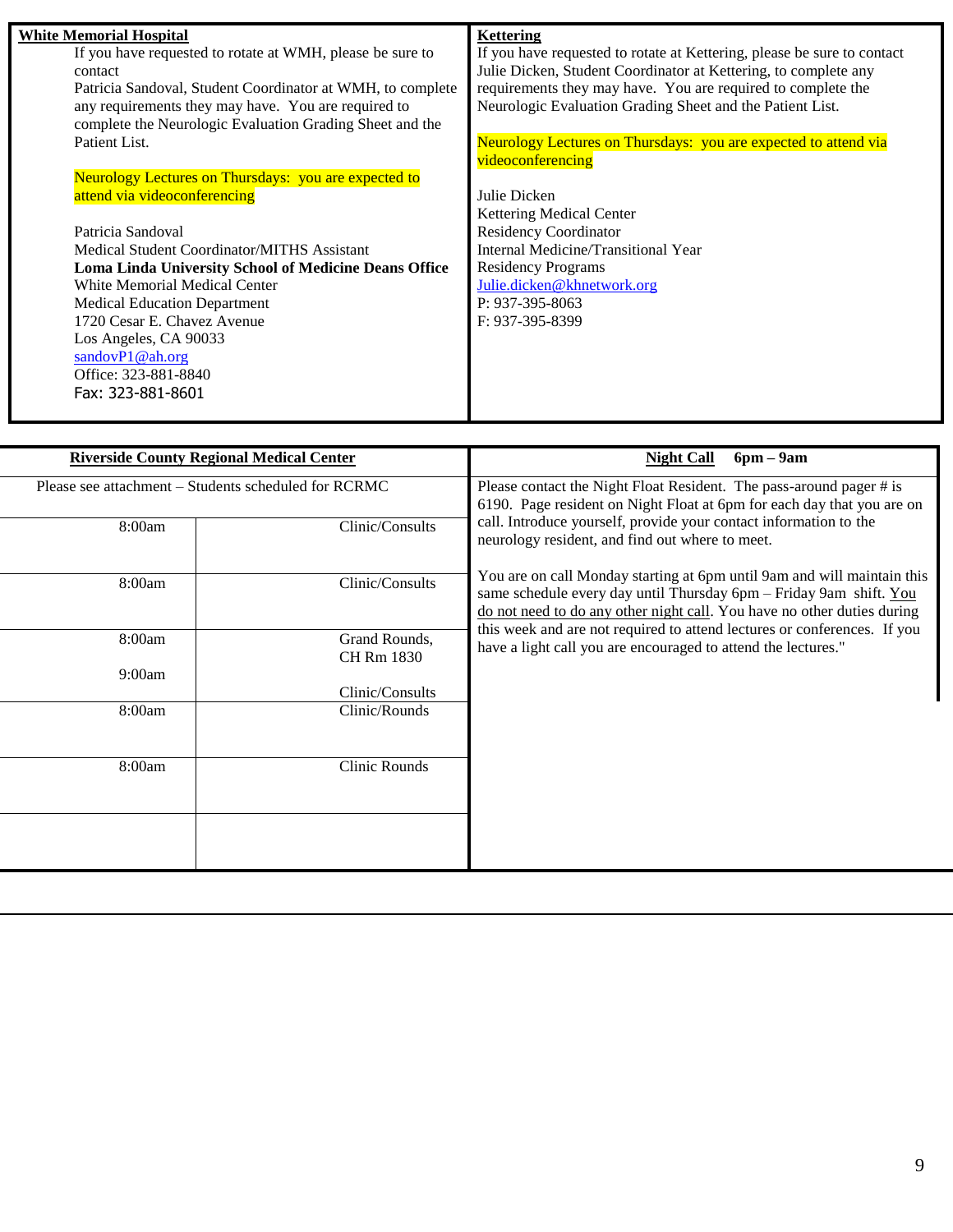#### **Complete Neurologic exam**

Mental status Level of alertness **Orientation** Visuospatial Formal testing in appropriate setting

**Language** Spontaneous speech/fluency Naming Repetition Comprehension

Cranial nerves CN2 Funduscopic exam CN2/3 Pupillary light reflex CN2Visual fields CN 3/4/6 Eye movements CN5 Facial sensation CN7 Facial strength-close eyes, smile CN8 Hearing CN9 Palatal movement/speech CN10 swallow CN11 Neck strength/shoulder shrug CN12 Tongue movement

Motor Bulk Tone-resistance to passive movement Power Pronator drift-arms outstretched in front of patient in supination and have patient close eyes, observe for pronation or drift of arm down

Sensory Light touch Pain (pinprick)-single use safety pin or broken and pointy cotton swab stick Temperature-tuning fork is usually cold Vibration-tuning fork on toe Proprioception-at big toe

Reflexes

Biceps C5/6 Triceps C6/7/8 Brachioradialis C5/6 Patellar L2/3/4 Achilles S1 Plantar responses-upgoing toe=Babinski or downgoing

Coordination Finger to nose Heel to shin Rapid alternating movements-tap foot quickly, tap finger or hand quickly, touch each finger in turn to thumb

Gait Straightaway-observe for stride length, base Toe Heel Tandem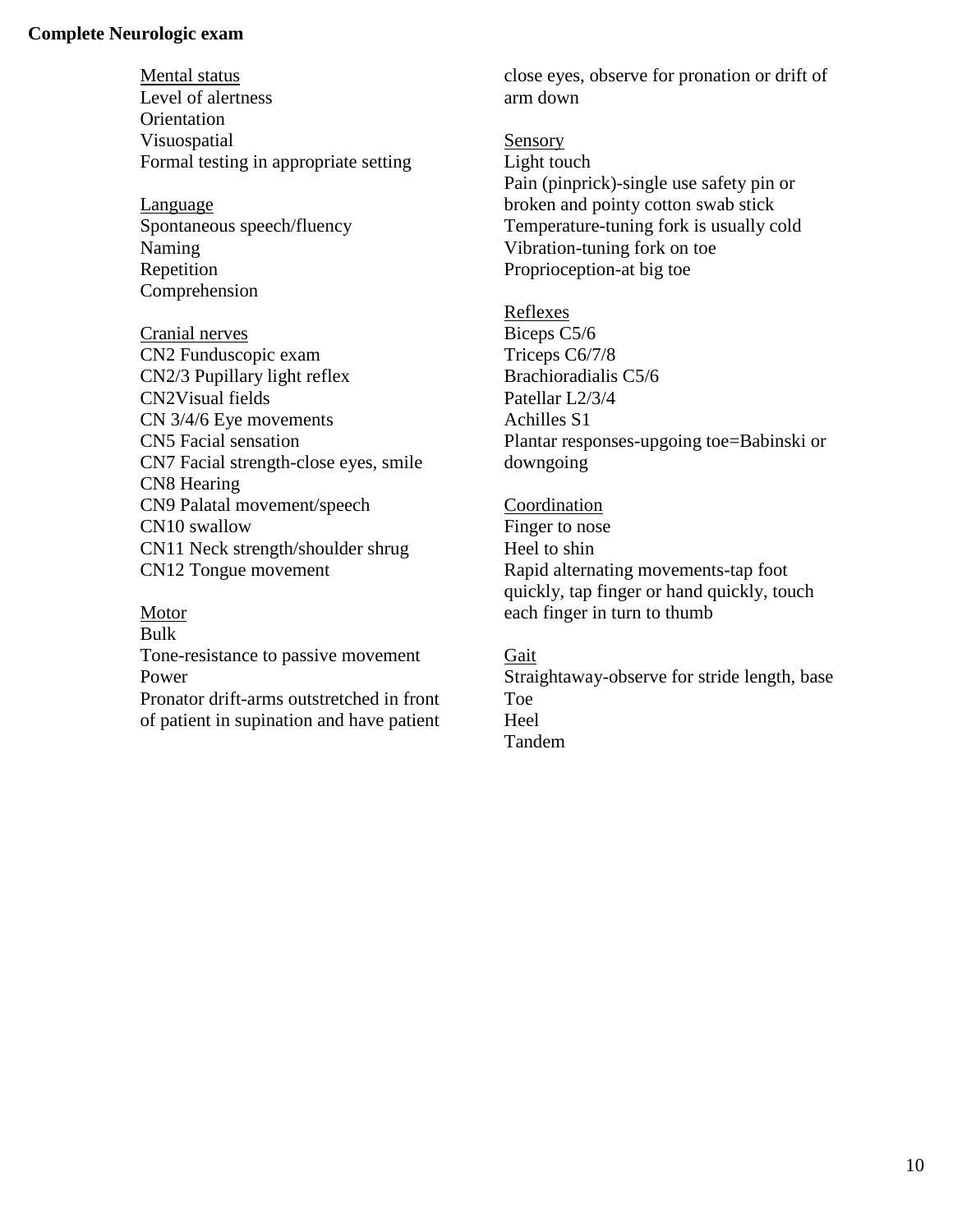| Movement       | Muscle                                              | Nerve            | roots     |
|----------------|-----------------------------------------------------|------------------|-----------|
| arm abduction  | deltoid                                             | axillary         | C5/6      |
| elbow flexion  | biceps                                              | musculocutaneous | C5/6      |
| elbow          | triceps                                             | radial           | C6/7/8    |
| extension      |                                                     |                  |           |
| wrist          | extensor carpi radialis; extensor carpi ulnaris     | radial           | C6/7;C7/8 |
| extension      |                                                     |                  |           |
| wrist flexion  | flexor carpi radialis; flexor carpi ulnaris         | Radial; ulnar    | $C6/7$ ;  |
|                |                                                     |                  | C8/T1     |
| finger         | extensor digitorum communis                         | radial           | C7/8      |
| extension      |                                                     |                  |           |
| finger flexion | flexor digitorum profundus median; flexor digitorum | Median; ulnar    | $C7/8$ ;  |
|                | profundus ulnar                                     |                  | C8/T1     |
| finger         | Interossei                                          | Ulnar            | C8T1      |
| abduction      |                                                     |                  |           |
| hip flexion    | Psoas                                               | Femoral          | L2/3/4    |
| Knee           | Quadriceps                                          | Femoral          | L2/3/4    |
| extension      |                                                     |                  |           |
| Knee flexion   | Semitendinosis; semimembranosis                     | Sciatic          | L4/5/S1/2 |
| Dorsiflexion   | Tibialis anterior                                   | Peroneal         | L4/5      |
| Plantarflexion | Gastrocnemius; soleus                               | Tibial           | L5/S1/2   |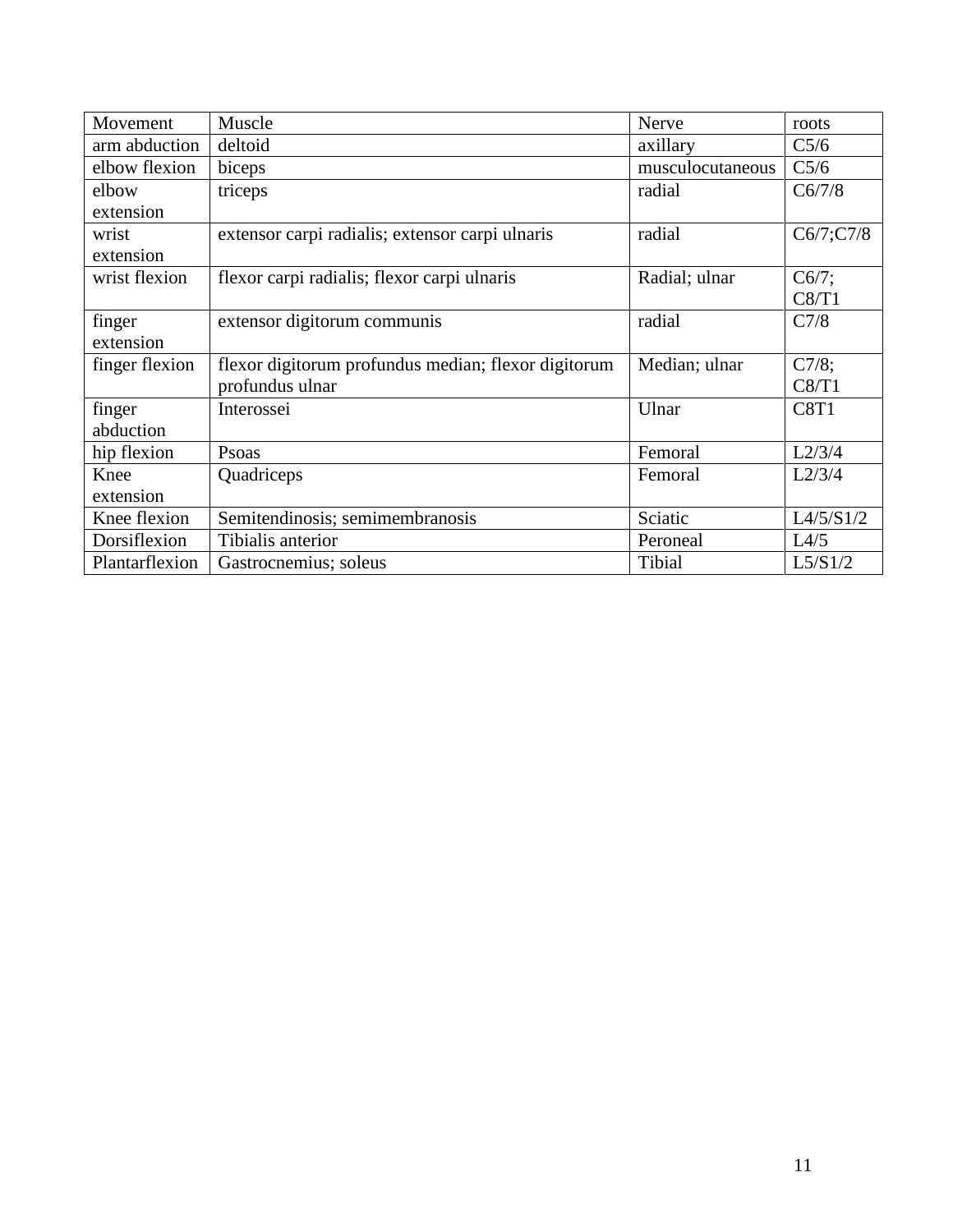#### **Screening neurologic exam**

To detect significant neurologic disease in setting of no symptoms

| Mental status                            | Sensory                     |
|------------------------------------------|-----------------------------|
| Level of alertness                       | Light touch or pain at toes |
| Appropriate response to questions        |                             |
|                                          | Reflexes                    |
| Cranial nerves                           | <b>Biceps</b>               |
| Pupillary light reflex                   | Patellar                    |
| Eye movements                            | Achilles                    |
| Facial strength                          | Plantar responses           |
| Motor                                    | Coordination                |
| Strength-arm abduction, elbow extension, | Finger to nose              |
| finger abduction, hip flexion, knee      |                             |
| flexion, dorsiflexion                    | Gait                        |
|                                          | Straightaway                |

### **Exam in setting of altered level of consciousness**

Mental status Level of arousal Response to auditory stimuli Response to visual stimuli Response to pain-central and to limbs

Motor Spontaneous movements Movement to pain Voluntary movement Tone

Cranial nerves Pupillary light reflex Oculocephalic reflex Vestibulo-ocular reflex Corneal reflex Gag reflex

Sensory Pain applied and observe for response

Reflexes Tendon reflexes Plantar responses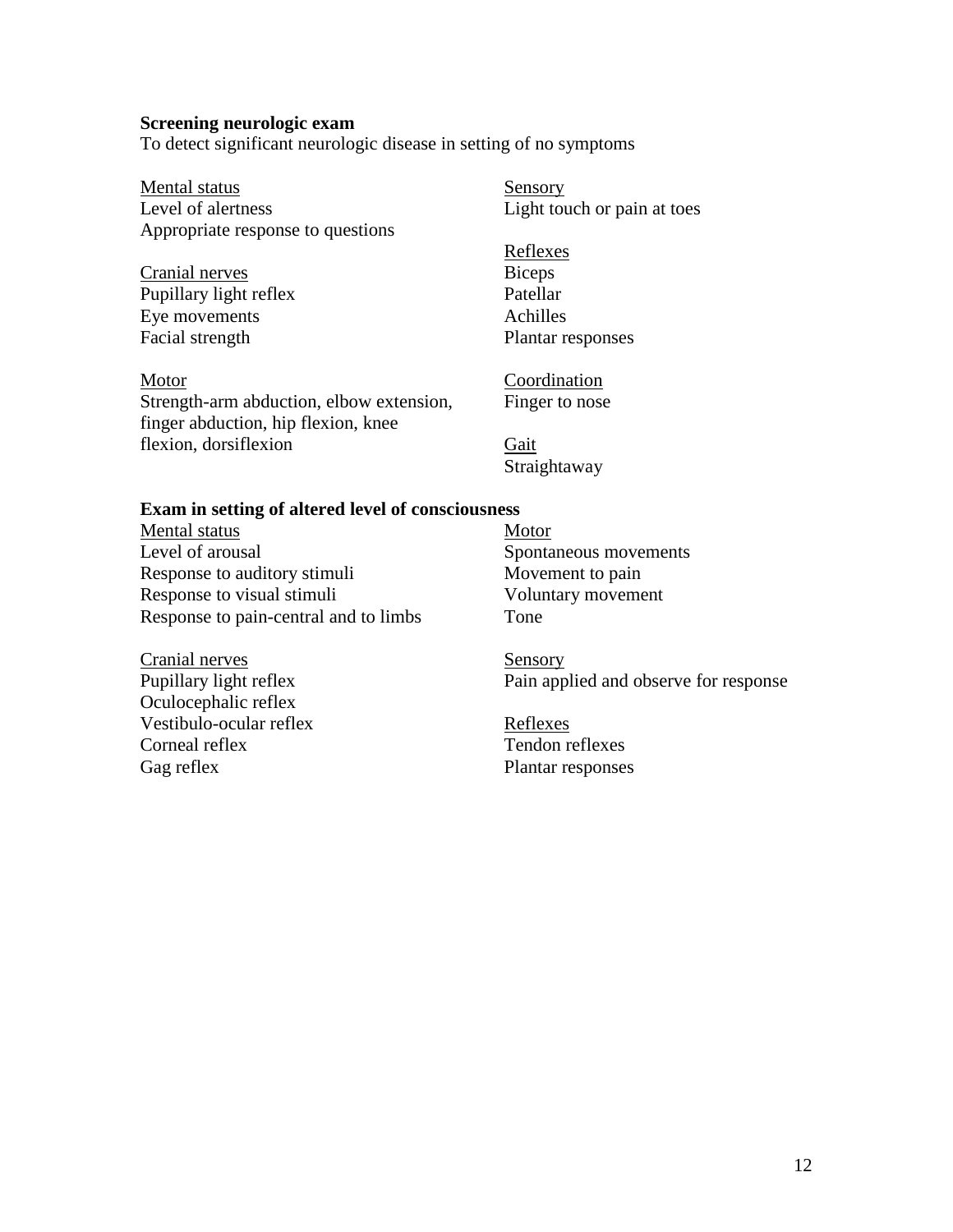### **Neurologic Examination Grading Sheet**

Have a resident or attending observe you complete a neurologic examination and then have them complete this form.

Student Name: \_\_\_\_\_\_\_\_\_\_\_\_\_\_\_\_\_\_\_\_\_\_\_\_\_\_\_\_\_\_\_\_\_\_\_\_\_\_\_\_\_\_\_\_

| <b>Exam</b>                          | <b>Check if</b> | <b>Comments</b> |
|--------------------------------------|-----------------|-----------------|
|                                      | done            |                 |
| Mental Status (at least 2 items)     |                 |                 |
| Language - name, repeat,             |                 |                 |
| follow commands                      |                 |                 |
| <b>Cranial Nerves</b>                |                 |                 |
| Motor                                |                 |                 |
| Strength, bulk, tone, pronator drift |                 |                 |
| Sensory                              |                 |                 |
| Light touch, pin prick, temp,        |                 |                 |
| vibration, proprioception            |                 |                 |
| <b>DTR</b>                           |                 |                 |
| Babinski                             |                 |                 |
| Cerebellar                           |                 |                 |
| Gait                                 |                 |                 |
| Portion done particularly well       |                 |                 |
| Area that needs improvement          |                 |                 |
|                                      |                 |                 |
|                                      |                 |                 |
| Resident/Attending                   |                 |                 |
|                                      |                 | Signature       |

Call completed:

Weekend call, signature of resident worked with \_\_\_\_\_\_\_\_\_\_\_\_\_\_\_\_\_\_\_\_\_\_\_\_\_\_\_\_\_\_\_\_ Weekday call, signature of resident worked with \_\_\_\_\_\_\_\_\_\_\_\_\_\_\_\_\_\_\_\_\_\_\_\_\_\_

| EEG observed |  |
|--------------|--|
| EMG observed |  |
| PM&R         |  |
| PM&R         |  |

When completed, please send this form to Monika Johnson, Neurology, CP-11108

| Department use:                                      |
|------------------------------------------------------|
| OSCE<br>Attendance<br>Examination<br>Clinical skills |